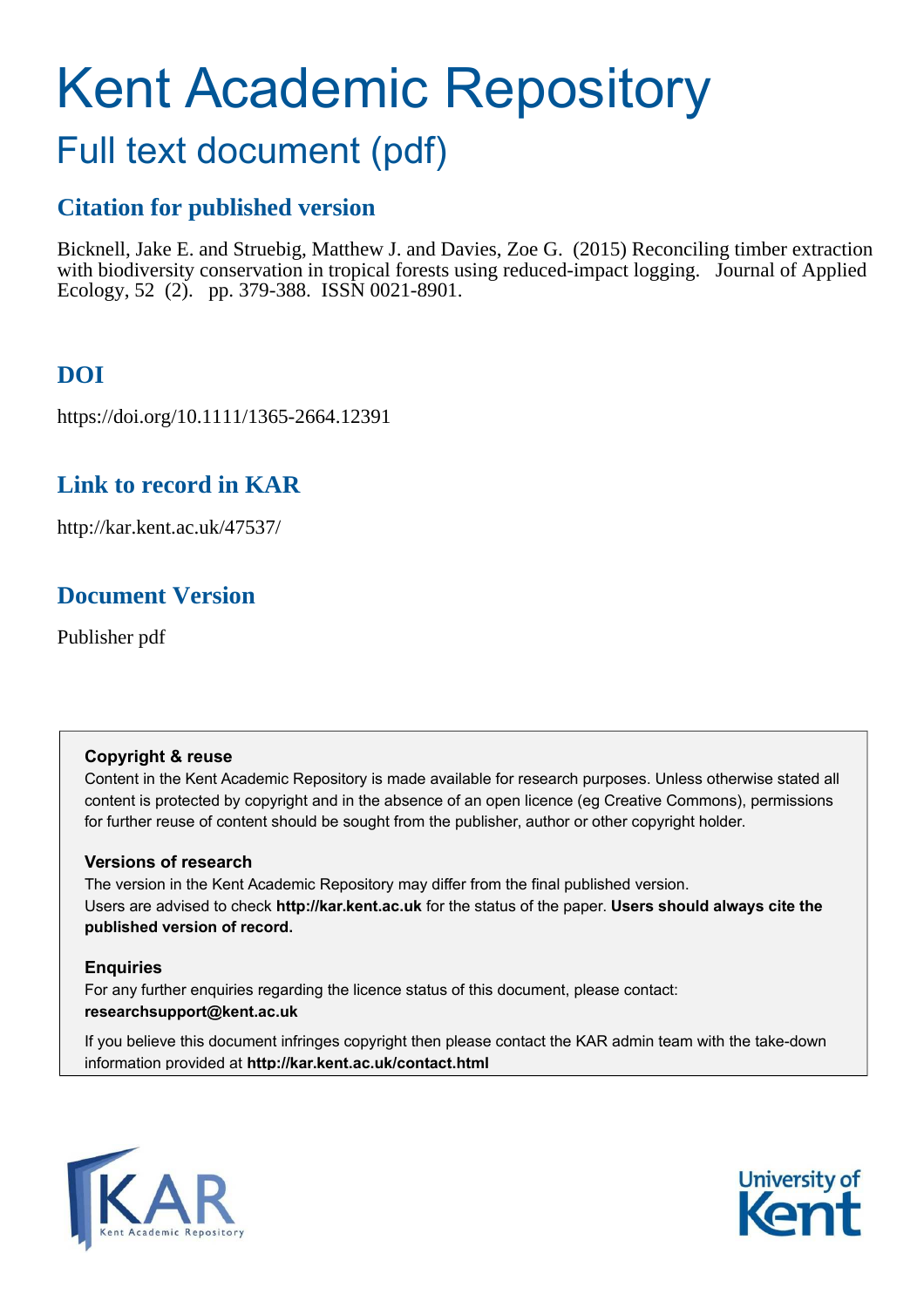**YEARS WITH** 

**IMPACT** 

# Reconciling timber extraction with biodiversity conservation in tropical forests using reduced-impact logging

#### Jake E. Bicknell $^{1,2\ast}$ , Matthew J. Struebig $^1$  and Zoe G. Davies $^1$

<sup>1</sup>Durrell Institute of Conservation and Ecology (DICE), School of Anthropology and Conservation, University of Kent, Canterbury CT2 7NR, UK; and <sup>2</sup>Iwokrama International Centre for Rainforest Conservation and Development, 77 High Street, Georgetown, Guyana

#### Summary

1. Over 20% of the world's tropical forests have been selectively logged, and large expanses are allocated for future timber extraction. Reduced-impact logging (RIL) is being promoted as best practice forestry that increases sustainability and lowers  $CO<sub>2</sub>$  emissions from logging, by reducing collateral damage associated with timber extraction. RIL is also expected to minimize the impacts of selective logging on biodiversity, although this is yet to be thoroughly tested.

2. We undertake the most comprehensive study to date to investigate the biodiversity impacts of RIL across multiple taxonomic groups. We quantified birds, bats and large mammal assemblage structures, using a before-after control-impact (BACI) design across 20 sample sites over a 5-year period. Faunal surveys utilized point counts, mist nets and line transects and yielded >250 species. We examined assemblage responses to logging, as well as partitions of feeding guild and strata (understorey vs. canopy), and then tested for relationships with logging intensity to assess the primary determinants of community composition.

3. Community analysis revealed little effect of RIL on overall assemblages, as structure and composition were similar before and after logging, and between logging and control sites. Variation in bird assemblages was explained by natural rates of change over time, and not logging intensity. However, when partitioned by feeding guild and strata, the frugivorous and canopy bird ensembles changed as a result of RIL, although the latter was also associated with change over time. Bats exhibited variable changes post-logging that were not related to logging, whereas large mammals showed no change at all.

4. Indicator species analysis and correlations with logging intensities revealed that some species exhibited idiosyncratic responses to RIL, whilst abundance change of most others was associated with time.

5. *Synthesis and applications.* Our study demonstrates the relatively benign effect of reducedimpact logging (RIL) on birds, bats and large mammals in a neotropical forest context, and therefore, we propose that forest managers should improve timber extraction techniques more widely. If RIL is extensively adopted, forestry concessions could represent sizeable and important additions to the global conservation estate – over 4 million  $km^2$ .

Key-words: BACI, bat, before-after control-impact, bird, feeding guild, forest disturbance, forestry, Guyana, RIL, sustainable forest management

#### Introduction

Over 20% of the world's tropical forests have been subjected to selective logging, and at least a further 25% of

\*Correspondence author. E-mail: J.E.Bicknell-57@kent.ac.uk; jake.bicknell@gmail.com

remaining primary forests are designated for timber extraction, over four million square kilometres (FAO 2010; Blaser *et al.* 2011). Given that nearly half the world's tropical forests have been or will be selectively logged, it is highly pertinent to consider the consequences of selective logging. Timber production forests are extensive, functionally diverse, and are important for the

© 2015 The Authors. Journal of Applied Ecology published by John Wiley & Sons Ltd on behalf of British Ecological Society. This is an open access article under the terms of the [Creative Commons Attribution-NonCommercial-NoDerivs](http://dx.doi.org/10.5061/dryad.36vq2) License, which permits use and distribution in any medium, provided the original work is properly cited, the use is non-commercial and no modifications or adaptations are made.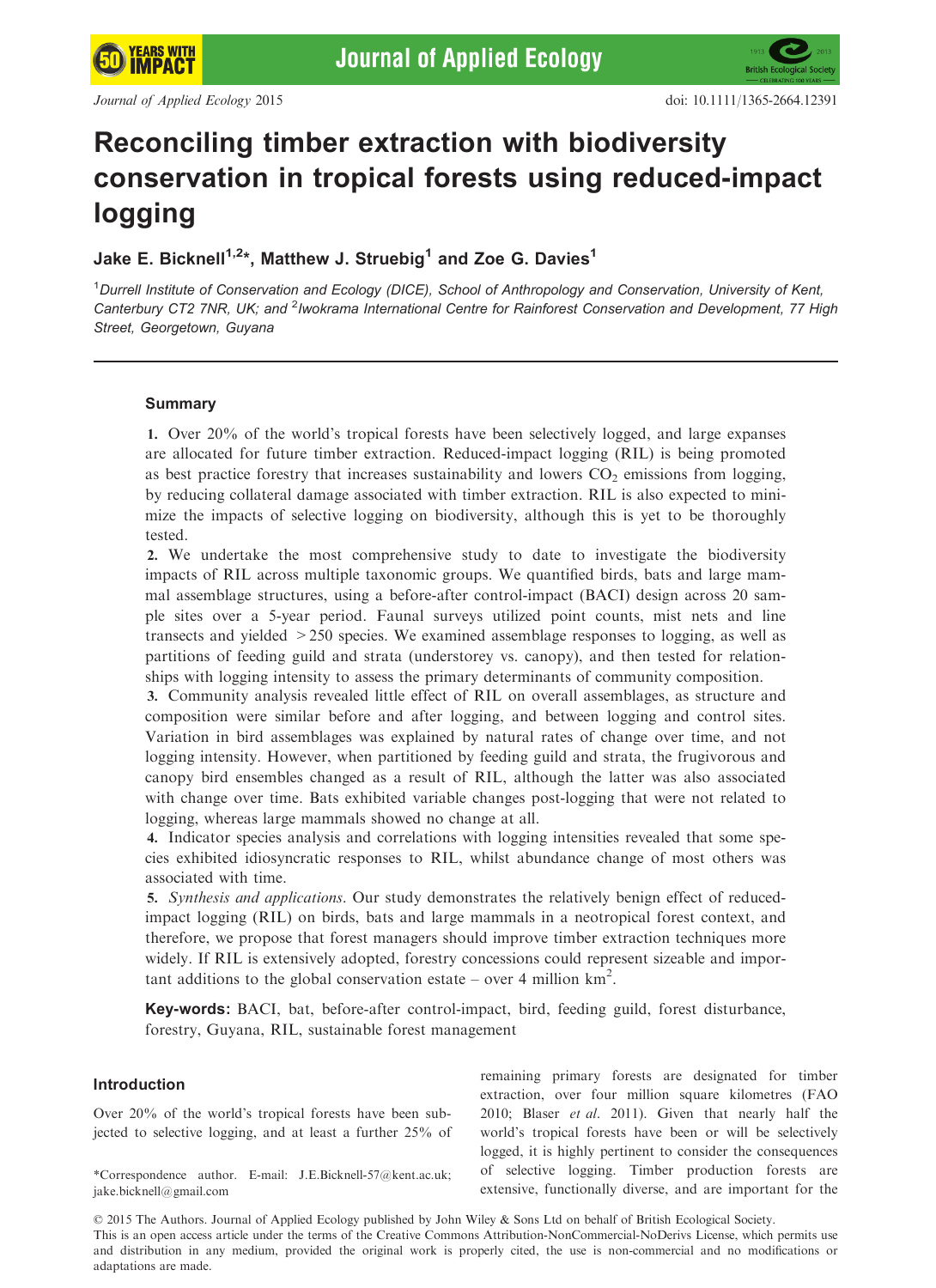provision of many ecosystem services (Edwards *et al.* 2014a). Consequently, efforts to expand the role of logging estates in conservation strategies are being increasingly considered, and among the priorities to achieve this is the improvement of logging practices (Edwards *et al.* 2014a).

Selective logging is less detrimental to biodiversity than other large-scale disturbances faced by tropical forests, such as clear-felling, fire and fragmentation (Barlow *et al.* 2006; Gibson *et al.* 2011). Nevertheless, timber harvesting can result in negative outcomes, resulting in localized extinctions and changes to community composition (Fimbel, Grajal & Robinson 2001; Meijaard *et al.* 2005; Edwards *et al.* 2014b). Although our understanding of logging effects relative to other disturbance types is extensive, knowledge regarding the impacts of different selective logging techniques on biodiversity remain limited, in particular those that employ best practices. Forestry concessions that adopt best practices are expected to result in only negligible changes in biodiversity, and therefore, these areas could be important components of the global conservation estate if managed with long-term sustainability in mind (Wilson *et al.* 2010; Putz *et al.* 2012; Edwards *et al.* 2014a). Sustainably managed forests are reliant on ecosystem services provided by fauna, in particular the seed dispersal and pollination services of birds, bats and other mammals (Moran, Catterall & Kanowski 2009; Beaudrot, Rejmánek & Marshall 2013; Maas, Clough & Tscharntke 2013). However, to date, there have been few studies regarding the biodiversity impacts of best practice forestry, despite the importance of vertebrates for forest regeneration (Wunderle 1997; Cramer, Mesquita & Williamson 2007).

Reduced-impact logging (RIL) is a modern system of timber harvesting that endeavours to reduce the damage to forest structure associated with selective logging (Pinard & Putz 1996). Whilst the specific silvicultural treatments implemented under the umbrella of RIL are somewhat variable, RIL has been shown to reduce collateral damage caused by forestry operations, and benefit sustainability and forest recovery periods compared with conventional selective logging (CL) (Putz *et al.* 2012; West, Vidal & Putz 2014). RIL can improve ecosystem service provision relative to CL (Miller *et al.* 2011), and it is estimated that adoption across production forests globally would cut carbon emissions by 160 million tonnes each year, equivalent to *c.* 10% of carbon emissions from deforestation (Putz *et al.* 2008), if properly implemented (Griscom, Ellis & Putz 2014). Despite these advantages, uptake of RIL has remained slow, and conventional practices continue to dominate the industry (Blaser *et al.* 2011).

Given the evidence demonstrating the benefits of RIL associated with reducing logging damage, it may also be expected to reduce impacts on biodiversity, but this is yet to be thoroughly scrutinized (Peres *et al.* 2010; Edwards *et al.* 2012). As a result, there is no strong evidence base to inform forestry policy and practice. Additionally, there is a lack of consensus in relation to the overall consequences of logging for biodiversity (Laufer, Michalski & Peres 2013; Struebig *et al.* 2013), as responses across studies and taxonomic groups are inconsistent. The equivocal findings may be due to sampling bias caused by pseudoreplication (Ramage *et al.* 2013), spatial scale (Hill & Hamer 2004), time frame and differing sampling methods (Laufer, Michalski & Peres 2013). Whilst analytical approaches can help to control for some of these problems (Struebig *et al.* 2013), the most effective way to overcome the first of these issues is to quantify responses temporally rather than relying on spatial inference. This can be achieved by adopting a before-after control-impact (BACI) experimental design (Lindenmayer 1999). Further uncertainty should be reduced by simultaneously sampling multiple taxonomic groups in response to one disaggregated disturbance type across meaningful spatial and temporal scales. Nonetheless, few logging studies meet these recommendations (Laufer, Michalski & Peres 2013; Ramage *et al.* 2013).

In this paper, we present a comprehensive multitaxa (birds, bats and large mammals) experiment to investigate vertebrate responses to RIL, using a BACI sampling regime. We quantify assemblage composition before and after logging and examine whether this is driven by logging intensity. Moreover, we assess effects partitioned by feeding guilds and forest-use strata and determine which species are the primary drivers and indicators of assemblage change.

#### Materials and methods

#### STUDY AREA AND DESIGN

The study was situated within Iwokrama Forest, central Guyana, which is a 3710  $km^2$  area lying between 4-5°N and 58-59°W, characterized by *terra firme* tropical rain forest (Fig. 1). There is no hunting in the study area, and timber operations are certified under the Forest Stewardship Council scheme. RIL in the Iwokrama Forest minimizes logging extraction routes via a pre-harvest inventory, which is used to plan the most efficient logging road and skid trail (tertiary extraction routes that typically do not open the canopy) network. A number of silvicultural techniques are implemented to reduce collateral damage and prevent large canopy openings, including timber being winched to skid trails, the use of minimum diameters and distances between felled trees, and directional felling by trained chainsaw operators. Additionally, linking vines are cut prior to felling to avoid connected trees being dragged down unintentionally along with the target tree. Mean logging intensity (number of trees removed) in the sample sites was  $3.2$  trees ha<sup>-1</sup> (range: 0.4-5.9), equivalent to a volume of  $6.89 \text{ m}^3 \text{ ha}^{-1}$  (range: 1.1–14.1). This represents *c*. 63% of trees above 40 cm in diameter (for further details see Bicknell & Peres 2010). Average skid trail length was 152 m  $ha^{-1}$ (range: 0–335) (see Table S1 in Supporting information), covering about  $608 \text{ m}^2 \text{ ha}^{-1}$   $(6.08\%)$  of the forest floor (based on the assumption that skid trails are, in general, 4 m wide). This is a slight underestimate of the total disturbance area as it does not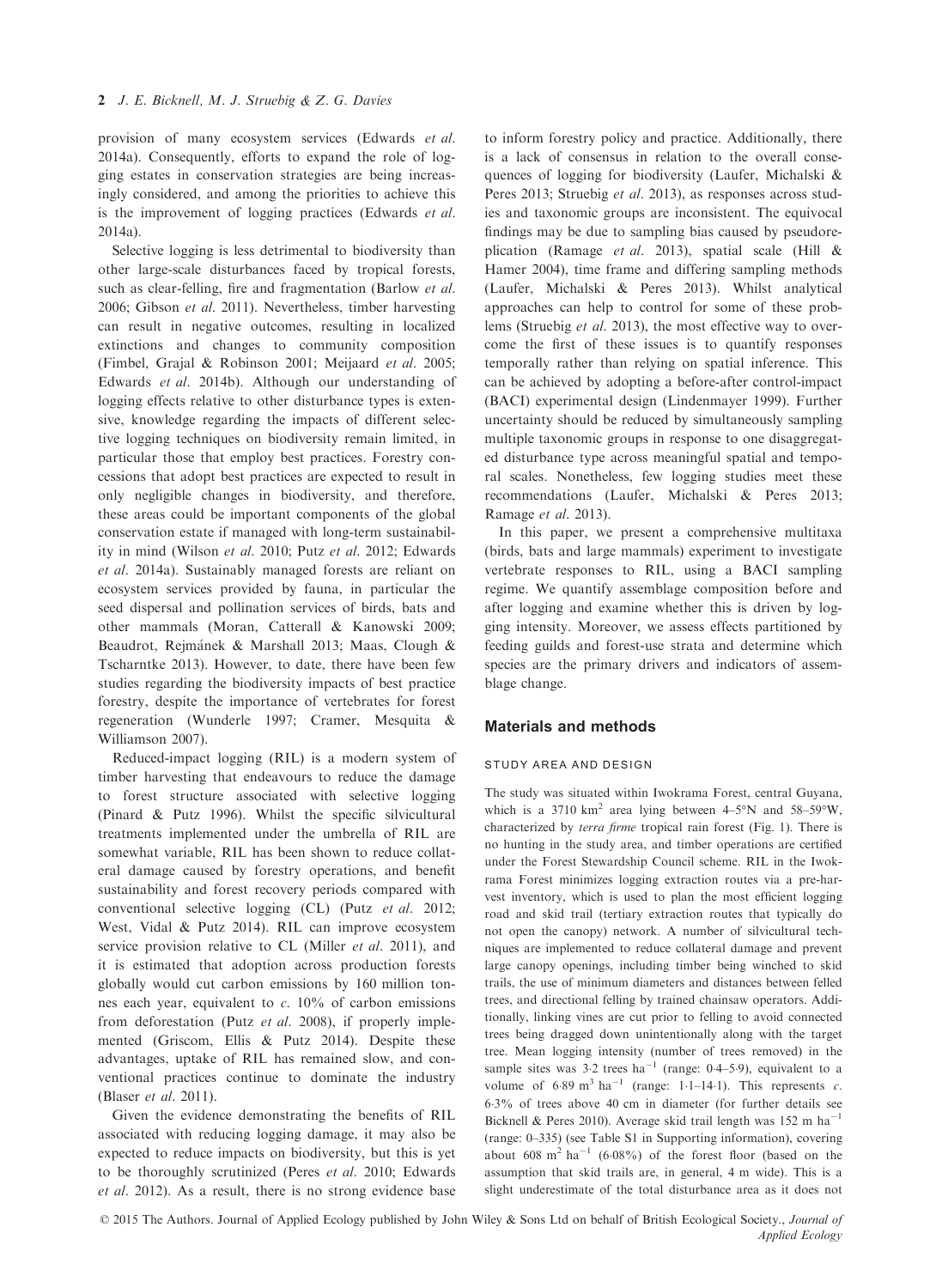Fig. 1. Sample sites in Iwokrama Forest, Guyana, for birds and bats, and large mammal transects, logging roads and watercourses after reduced-impact logging. Lower left: location of logging sites in relation to control sites. Lower right: bat and bird mist net and point-count spatial survey design at each sample site.

account for logging gaps created by felled trees. Extraction intensities were measured within a 200-m radius from the centre of each sample site.

We used a BACI design to study vertebrate responses to RIL, with surveys conducted in the same locations 'pre'- and 'post' logging. Birds and bats were sampled at 20 independent sites across the logging landscape. Three of these sites were primary forest controls situated 16 km from the logging area. All sites were spaced a minimum of 1 km from each other and were at least 500 m from unlogged areas post-logging. Across the same landscape, large mammals were surveyed along six transects, one of which was a control.

Surveys were conducted from 2008 to 2013, between November and April each year. Each site was surveyed over 3 days prelogging and 3 days post-logging, and these were always conducted in the same month at each site to minimize possible effects of seasonal variation. Pre-logging surveys were conducted 6 months before logging began in the area, and post-logging surveys 12–16 months after logging. Control sites were sampled over the same time frame as logging sites. Before logging, all sites had no evident human disturbance.

#### FAUNAL SURVEYS

To comprehensively sample the bird community, we used both mist nets and point counts to include all forest strata and cryptic species. Four point-count stations were nested within each sample site at the corners of a 200-m grid. Stations were surveyed for 10 min on each of three mornings pre- and post-logging, between 06:00 and 08:00. This resulted in a total of 4630 point-count minutes, which were all conducted by a single experienced observer. The maximum detection radius was truncated to 100 m to minimize the potential for double counting. At the same sites, and on the same 3 days, eighteen mist nets  $(12 \times 2.6 \text{ m}, \text{mesh size})$ 36 mm) were set in a straight line to catch understorey birds from 06:00 to 18:00, pre- and post-logging, equating to 23 845 mist net hours in total.

To sample bats, we set 18 mist nets for four nights from 18:00 to 00:00 at each site, pre- and post-logging, resulting in 15 081 mist net hours in total. Nets were positioned in nine pairs throughout a  $100 \times 100$  m grid, spaced every 50 m.

The large mammals, sampled along three-kilometre straightline transects, comprised one large terrestrial rodent, red-rumped agouti *Dasyprocta leporina* and three primate species: Guiana spider monkey *Ateles panicus*, Guianan red howler monkey *Alouatta macconnelli* and wedge-capped capuchin *Cebus olivaceus*. The transects were walked slowly early in the morning (06:30–10:00), pausing at regular intervals to scan the forest. Upon detection of target species, we counted the number of individuals. Each transect was repeatedly surveyed over a 16-day period pre- and postlogging, resulting in 345 km in total.

#### DATA ANALYSIS

We first combined data from bird point counts and mist nets in order to maximize our understanding of the entire bird community (Appendix S1, Supporting information). Rarefaction curves and accompanying confidence intervals were generated, after excluding recaptures, for each assemblage and feeding guild partition pre- and post-logging. We log<sub>10</sub>-transformed the standardized bird and bat abundance data per sample site pre- and postlogging. Assemblage changes pre- and post-logging were then visualized using non-metric multi-dimensional scaling (NMDS) from Bray-Curtis dissimilarity coefficients, implemented in PC-ORD v.6.07 (McCune & Mefford 2011). To best visualize the change in community structure, and magnitude of change preand post-logging, we plotted the NMDS with all pre-logging sites rescaled to a common centroid with successional vectors following McCune & Grace (2002).

Partial Mantel tests, conducted in PC-ORD, were used to detect statistical differences in assemblage change pre- and postlogging, whilst controlling for other factors that could influence change in community composition. Tests were first undertaken to control for geographic distance between sites, since controls were further from the logging sites than logging sites were to one another (Ramage *et al.* 2013). We then ran a second test to control for time between surveys (days between pre- and post-logging surveys), thus accounting for potential natural rates of change (hereafter 'turnover') so that any shifts in assemblage could be attributed to RIL with confidence. To test for statistical differences in the pre- and post-logging assemblage change between logging and control sites, we employed paired permutational

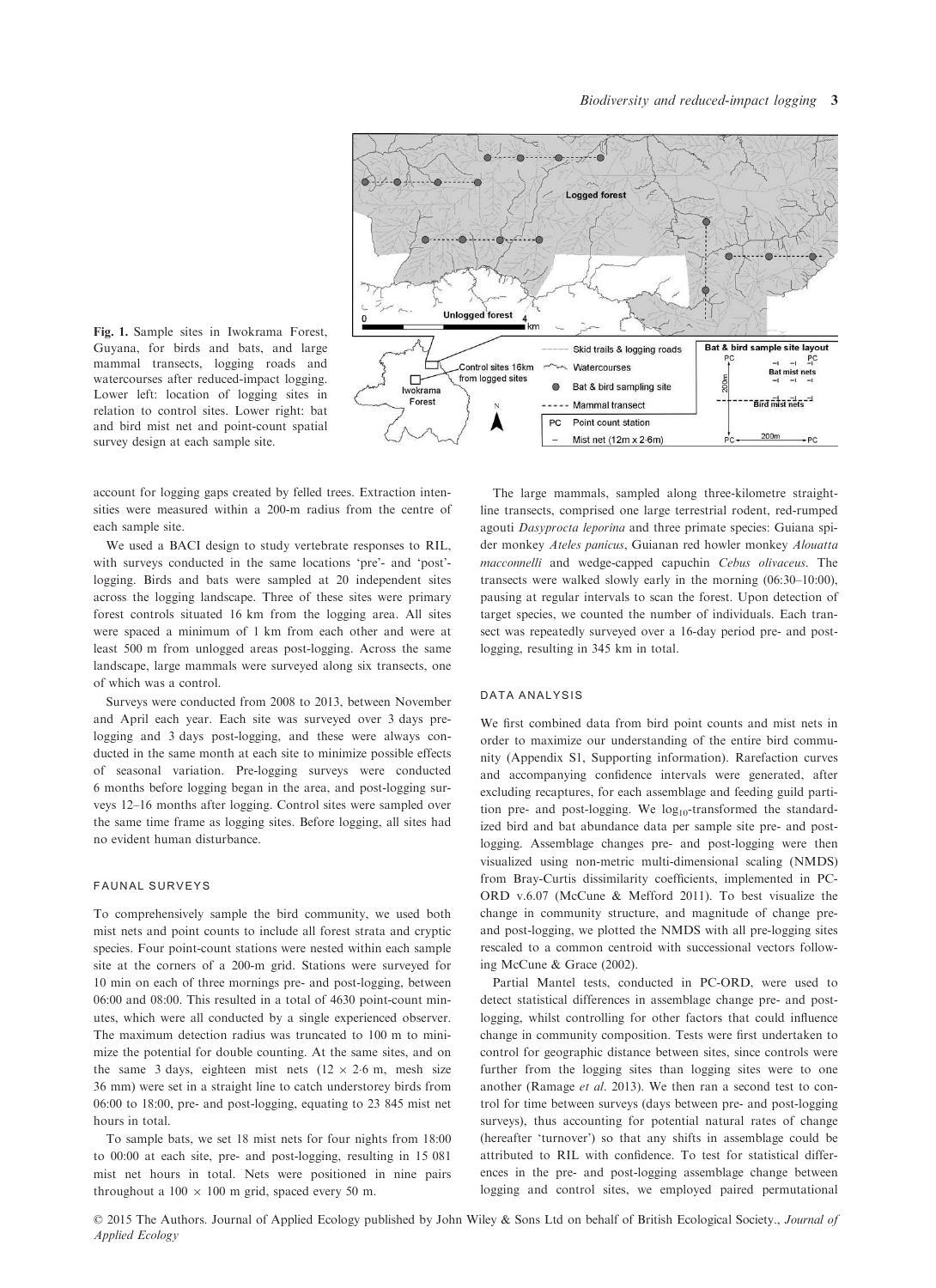multivariate analysis of variance (ADONIS) tests from 999 permutations in R (R Core Team 2013). This analysis was paired by calculating the difference in abundance pre- and post-logging for every species at each site. These analyses were undertaken twice, firstly with the entire assemblage included and then with species comprising a single occurrence removed. Both approaches yielded consistent results, and therefore, the findings across all species are reported.

ADONIS tests were also used to determine covariates of assemblage change pre- and post-logging. We used direct measures of logging, rather than proxies (e.g. temperature, canopy cover) because they are used when planning logging operations and so better inform forestry management. The candidate variables were logging intensity, (trees per  $ha^{-1}$  and volume of timber removed), skid trail density and time elapsed between logging activities and the post-logging surveys. We also included the time between pre- and post-logging surveys as a covariate to separate turnover from the impacts of RIL. We excluded volume of timber removed from the analyses as it was highly correlated with logging intensity (Pearson's:  $r = 0.78$ ,  $P < 0.001$ ), and the number of trees removed is a better measure of disturbance.

Ecological traits are fundamental to species' responses to habitat modification (Newbold *et al.* 2013), so to better understand the drivers of bird and bat assemblage response to RIL, we repeated all the analyses outlined above for partitions of the assemblages based on simple feeding guild (insectivorous or frugivorous) and forest-use strata (understorey or upper levels). We did not divide bats by strata as we only used understorey mist nets to sample this taxonomic group. The majority of birds (91% of detections) and bats (88%) were either frugivorous or insectivorous, and so other guilds (e.g. carnivores, omnivores, nectarivores) did not warrant separate analyses as they were only represented by a small number of species.

In order to categorize the individual species contributing most to the overall bird and bat assemblage change, we undertook indicator species analysis using INDVAL (Dufrêne & Legendre 1997). Indicator values for each species were assigned from 999 permutations, conducted in PC-ORD. To understand responses of the indicator species, we correlated the matrices of these species with the NMDS ordination scores, using Kendell's tau rank correlation coefficient (McCune & Grace 2002) in PC-ORD. Subsequently, we correlated the result with the modelled variables mentioned above and plotted the coefficient against the change in abundance pre- and post-logging.

We did not undertake ordinations for large mammals as only four species were surveyed. Thus, to detect any differences preand post-logging, we used a *Z*-test (Buckland *et al.* 2001; Bicknell & Peres 2010) of encounter rates along each line transect.

#### Results

The combined bird data set consisted of 6849 individuals (4248 and 2601 pre- and post-logging, respectively) from 202 species (178 pre-logging, 148 post-logging). Point counts yielded 5561 individuals from 143 species, and 1288 birds from 59 species were captured in mist nets. The bat data set comprised 1144 (692 pre-logging, 452 post-logging) bat captures from 50 species (40 pre-logging, 39 post-logging), and 442 (271 pre-logging, 171 post-logging) detections of target species were recorded for large mammals.

Bird and bat rarefaction curves began to level off for the assemblages and their partitions, indicating that the communities were comprehensively sampled (Fig. S1, Supporting information). Confidence intervals of the curves overlapped for all partitions with the exception of insectivorous birds, where post-logging diversity was lower.

Bird and bat ordinations represented 73% and 81% of the assemblage dissimilarity, respectively. The first axis of the bird assemblage was most correlated with time between surveys ( $r_{\text{tau}} = -0.450$ ) and the second axis with logging intensity ( $r_{\text{tau}} = 0.338$ ). The bat ordination axes were poorly correlated with the variables, the greatest correlations being for Axis 1 with time between surveys  $(r<sub>tau</sub> = 0.183)$  and Axis 2 with time since logging  $(r_{\text{tau}} = 0.181)$ .

#### BIRD ASSEMBLAGE RESPONSE TO RIL

Change in the bird assemblage pre- and post-logging was congruent between the logged and control sites, and the majority of sites were negatively associated with NMDS Axis 1 and positively associated with Axis 2 (Fig. 2). Assemblage change did not differ significantly pre- and post-logging (significant partial Mantel; Table 1), indicating no effect of RIL at the assemblage level. However, two of the bird partitions exhibited a signal in response to logging; frugivorous and upper-level birds changed preand post-logging, and logged sites for these partitions were also different from control (Table 1). These partitions were also more often associated with Axis 2 than Axis 1 (Fig. 2b,d). Despite this, the variability in the bird assemblage and its partitions was not explained by the logging intensity variables, but time between surveys was a predictor for all partitions apart from the frugivores (Table 2).

#### BAT ASSEMBLAGE RESPONSE TO RIL

Change in the bat assemblage pre- and post-logging varied across the sites (Fig. 3). In general, the bat assemblage and partitions differed pre- and post-logging, although they did not differ from control (Table 1). Therefore, the changes cannot be attributed reliably to logging. The variability could not be explained by logging, but time between surveys was a predictor for frugivorous bats (Table 2).

#### SPECIES-SPECIFIC RESPONSES TO RIL

None of the primates or the agouti showed statistically significant differences pre- and post-logging (*Z*-test:  $P > 0.05$  in all cases; Fig. S2c, Supporting information).

The species primarily driving the assemblage changes were those classified as indicators. These included twentyseven bird species, 21 of which were more abundant prelogging and six more abundant post-logging (Fig. 4a; Table S2; Fig. S2a, Supporting information). Seventeen of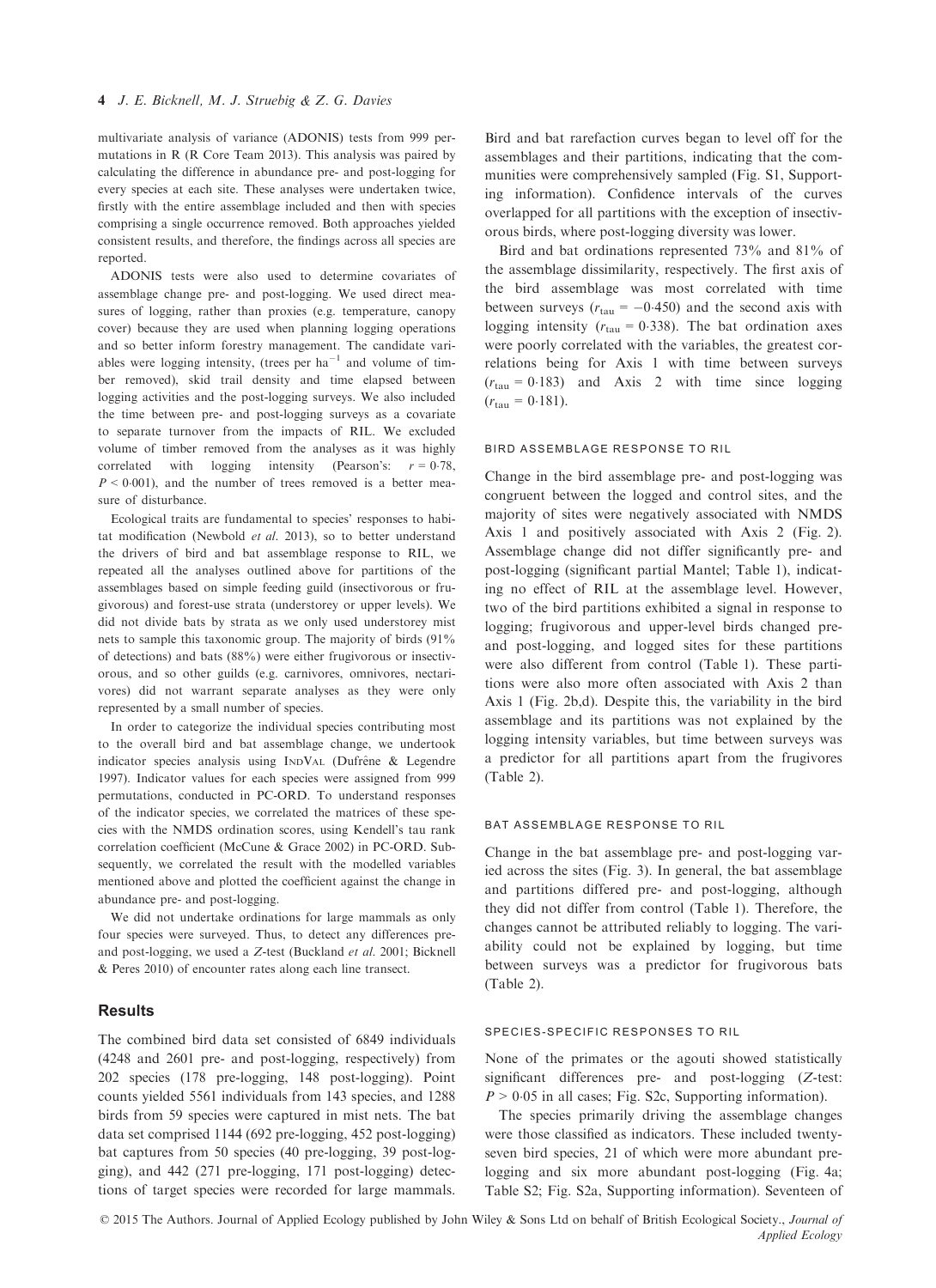

Fig. 2. Bird NMDS ordinations for all species (a), by feeding guild (b, c) and forest-use strata (d, e) at each site before and after reduced-impact logging. Each prelogging and pre-control site is rescaled to zero and represented by the centroid (unfilled circle). The direction of the point from the centre indicates the change in assemblage composition at that site, and the magnitude of change is represented by the distance from the centroid.

Table 1. Partial Mantel tests of bird and bat assemblages pre- and post-reduced-impact logging, controlling for geographic distance between sites and time between surveys, and paired ADONIS tests of logging vs. control sites. The assemblages were analysed in their entirety, as well as partitioned by feeding guild and forest-use strata (birds only)

| Assemblage-Partition | Partial Mantel<br>controlling for<br>geographic distance |                  | Partial Mantel<br>controlling for time<br>between surveys |                  | Paired ADONIS<br>logging vs. control |       |
|----------------------|----------------------------------------------------------|------------------|-----------------------------------------------------------|------------------|--------------------------------------|-------|
|                      | $R^2$                                                    | $\boldsymbol{P}$ | $R^2$                                                     | $\boldsymbol{P}$ | $F_{18}$                             | Ρ     |
| All birds            | 0.28                                                     | 0.015            | 0.35                                                      | 0.002            | 1.66                                 | 0.015 |
| Frugivorous birds    | 0.15                                                     | 0.113            | 0.20                                                      | 0.068            | 2.26                                 | 0.006 |
| Insectivorous birds  | 0.15                                                     | 0.073            | 0.18                                                      | 0.048            | 1.34                                 | 0.138 |
| Upper-level birds    | 0.05                                                     | 0.343            | 0.13                                                      | 0.145            | 1.87                                 | 0.005 |
| Understorey birds    | 0.18                                                     | 0.032            | 0.21                                                      | 0.016            | 1.40                                 | 0.086 |
| All bats             | 0.13                                                     | 0.211            | 0.14                                                      | 0.189            | 0.74                                 | 0.664 |
| Frugivorous bats     | 0.21                                                     | 0.134            | 0.21                                                      | 0.124            | 0.48                                 | 0.770 |
| Insectivorous bats   | 0.10                                                     | 0.183            | 0.05                                                      | 0.271            | 0.35                                 | 0.903 |

Bold signifies statistical significance at *P* < 005. Significant partial Mantel tests indicate that the pre- and post-logging assemblages are the same, and significant paired ADONIS tests show that the change in the logged sites was different from that in the control sites. Therefore, an effect of RIL only exists where the partial Mantel tests are non-significant, combined with a significant paired ADONIS test.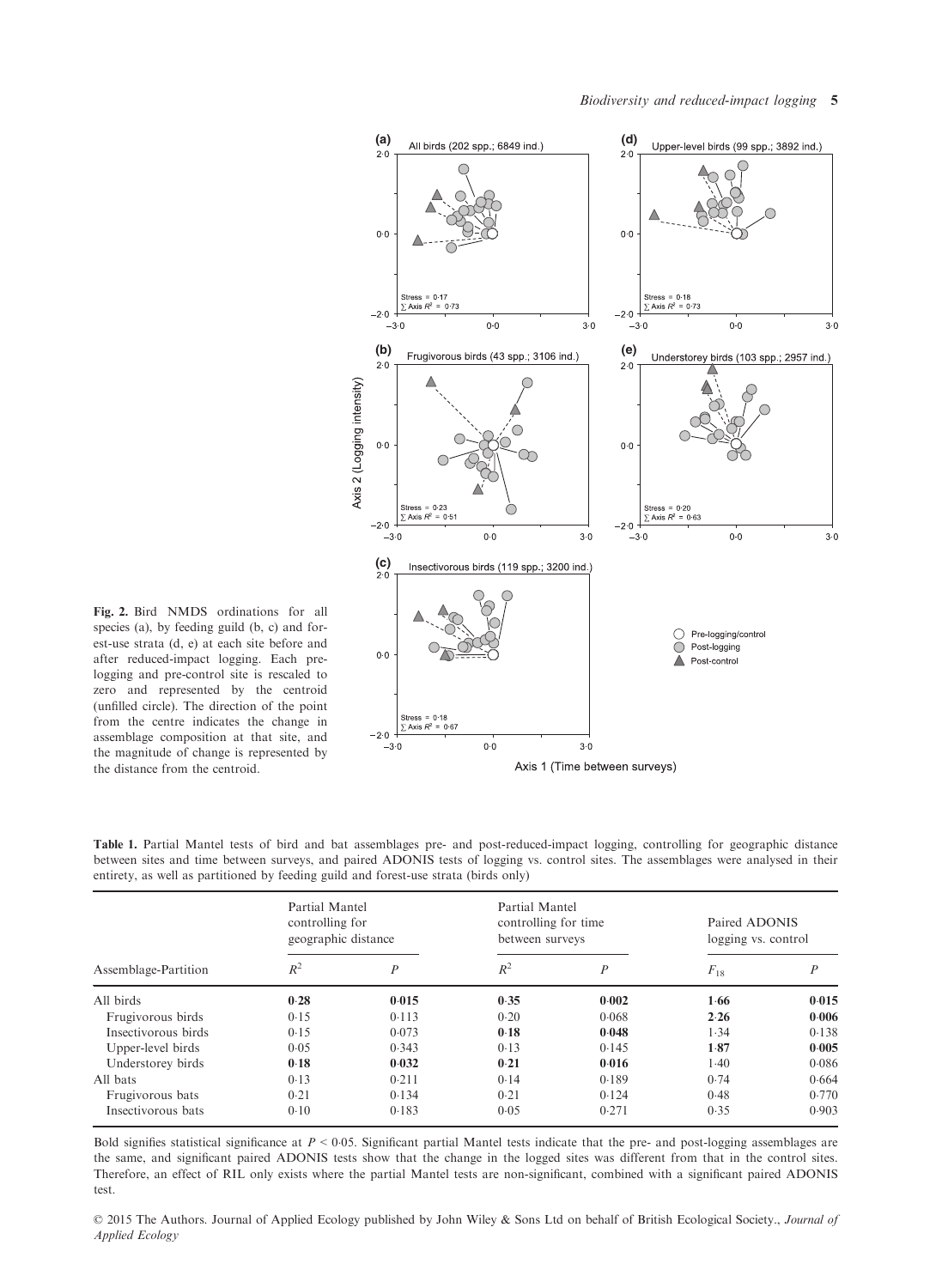| Assemblage-Partition | Time between<br>surveys |                  | Logging intensity |                  | Skid trail density |                  | Time after logging |                  |
|----------------------|-------------------------|------------------|-------------------|------------------|--------------------|------------------|--------------------|------------------|
|                      | $F_{35}$                | $\boldsymbol{P}$ | $F_{35}$          | $\boldsymbol{P}$ | $F_{35}$           | $\boldsymbol{P}$ | $F_{35}$           | $\boldsymbol{P}$ |
| All birds            | 3.29                    | 0.002            | 2.39              | 0.163            | 1.26               | 0.722            | 3.29               | 0.340            |
| Frugivorous birds    | 3.01                    | 0.082            | 1.68              | 0.213            | 1.27               | 0.376            | 1.42               | 0.329            |
| Insectivorous birds  | 3.19                    | 0.020            | 3.13              | 0.167            | 1.32               | 0.242            | 1.61               | 0.445            |
| Upper-level birds    | 3.46                    | 0.050            | 2.19              | 0.370            | 1.16               | 0.362            | 1.42               | 0.462            |
| Understorey birds    | 2.92                    | 0.003            | 2.63              | 0.127            | 1.37               | 0.219            | 1.52               | 0.453            |
| All bats             | 2.21                    | 0.309            | 1.73              | 0.391            | 0.88               | 0.710            | 0.67               | 0.918            |
| Frugivorous bats     | 3.20                    | 0.047            | 1.39              | 0.366            | 1.34               | 0.458            | 0.43               | 0.922            |
| Insectivorous bats   | 2.10                    | 0.887            | 1.26              | 0.260            | 0.39               | 0.812            | 0.43               | 0.768            |

Table 2. ADONIS tests of entire bird and bat assemblages, as well as partitioned by feeding guild and forest-use strata (birds only), to examine associations with reduced-impact logging intensity, skid trail density, time elapsed since logging and time between the pre- and post-logging surveys at each sample site

Bold indicates statistical significance at  $P < 0.05$ .

the indicators were insectivorous antbirds, flycatchers and woodpeckers, five were omnivores, and five were frugivores. Those species with the most marked responses had the greatest difference between correlation coefficients with the two ordination axes. A strong positive correlation with the first ordination axis, but negative with the second, demonstrates an association with turnover and not RIL. Indicator species with the largest differences of this kind (>06) were the insectivorous *Herpsilochmus sticturus*, *Myrmotherula axillaris, Tyrannulus elatus, Tolmomyias assimilis* and *Willisornis poecilonotus*, and all of these species were more abundant pre- than post-logging. In contrast, species with a strong positive correlation with the second ordination axis, and negative with the first, were associated with the logging metrics, principally logging intensity. This was the case only for the insectivorous *Hypocnemis cantator*, which was more abundant postlogging. The majority of bird species were more correlated with Axis 1 than Axis 2 (Fig. 4a), supporting the assertion that turnover was the key predictor of assemblage change. The species identified as indicators by INDVAL exhibited the greatest disparity between their correlation with Axis 1 and Axis 2, independently meriting their selection as indicators.

From the bat assemblage, only three species were categorized as indicators, two more abundant pre-logging and one post-logging (Fig. 4b; Table S2; Fig. S2b, Supporting information). *Pteronotus parnellii* and *Chrotopterus auritus* were associated principally with Axis 1, but not with Axis 2, and thus time between surveys, although Axis 1 of the bat ordination was only weakly correlated with this variable. *Artibeus lituratus* was more correlated with Axis 2 than Axis 1, showing a greater (but still weak) association with time after logging. The majority of bat species were more correlated with Axis 1 than Axis 2 (Fig. 4b) and, like the birds, the indicator species exhibited the greatest disparity between their correlation with Axis 1 and Axis 2.

#### **Discussion**

As selective logging is the most widespread disturbance in tropical forests, the need for low-impact methods has never been more paramount. By means of a BACI study of multiple taxonomic groups, we provide evidence that RIL has limited effects on tropical forest biodiversity. Our data set is the most comprehensive of its kind, including numerous species from a variety of taxonomic and trophic groups, and therefore provides the most complete picture offered to date.

Our study highlights the importance of adopting BACI designs for use in impact studies. By conducting field studies before and after logging, we overcame issues associated with spatial pseudoreplication, which was considered a major cause of bias in a recent review of logging studies (Ramage *et al.* 2013). However, the review did not consider the effects of turnover through time, which, as demonstrated by our study, could lead to type I errors if not accounted for. Therefore, whilst supporting the recommendations of Ramage *et al.* (2013) that logging studies should test for autocorrelation between compositional and geographic distance, we show the importance of statistically testing for spatial and/or temporal turnover regardless of sampling design.

#### ASSEMBLAGE RESPONSES TO RIL

In this study, assemblage changes as a consequence of RIL were no greater than those attributable to background rates of turnover inherent within tropical communities (Phillips *et al.* 2004). Our study landscape was subject to logging intensities typical of RIL operations in the neotropics. Although it could be argued that our time frame post-logging was relatively short, research on CL in the neotropics has detected effects in bird and bat assemblages at comparable temporal scales under similar logging intensities (Mason 1996; Peters, Malcolm &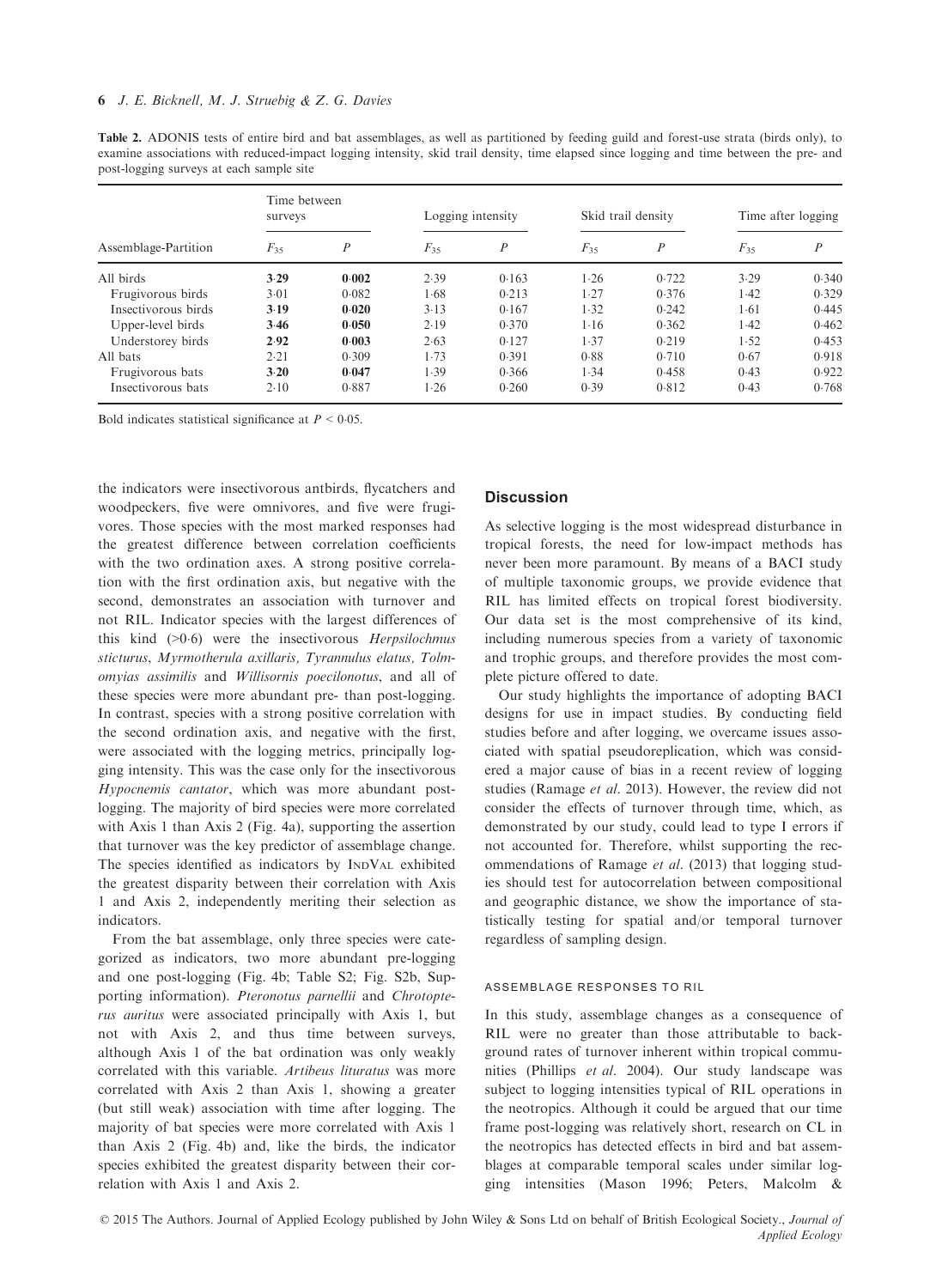

Fig. 3. Bat NMDS ordinations for all species (a), by feeding guild (b, c) at each site before and after reduced-impact logging. Each pre-logging and pre-control site is rescaled to zero and represented by the centroid (unfilled circle). The direction of the point from the centre indicates the change in assemblage composition at that site, and the magnitude of change is represented by the distance from the centroid.

Zimmerman 2006), whereas the previous RIL literature revealed only idiosyncratic responses at equivalent timescales and harvest intensities (Azevedo-Ramos, de Carvalho & do Amaral 2006; Wunderle, Henriques & Willig 2006; Presley *et al.* 2008; Bicknell & Peres 2010). Our findings thus corroborate earlier assertions that RIL is a relatively benign forestry practice in terms of biodiversity.

The frugivorous and canopy bird assemblages were altered by logging. Whilst in general frugivores decline



Fig. 4. Relationship between the change in abundance pre- and post-logging, and the difference in correlation coefficient ( $r_{\text{tau}}$ ) with Axis 1 and Axis 2 of the assemblage ordinations, for every species of bird (a) and bat (b). Darker points show the indicator species as identified by INDVAL (see Table S2, Supporting information), and labelled species are those mentioned in the text. Only the indicator species exhibited significant differences preand post-logging. Species furthest from the zero centre (in the corners) show the greatest differences pre- and post-logging, which for birds are explained by either turnover (above zero line) or logging intensity (below zero line). The bat ordination axes were not strongly correlated with any of the logging variables measured.

following light and moderate disturbance (Gray *et al.* 2007), studies in the neotropics have shown short-term increases in their abundance following RIL (Wunderle, Henriques & Willig 2006). It is proposed that this is a result of fruit resource booms due to the rise in edge habitat (Wunderle, Henriques & Willig 2006) which, in turn, underpins changes in canopy dwelling frugivorous birds, such as the parrots, toucans and cotingas. Whilst frugivorous bats exploit fruits from pioneer and early successional plants, bird and bat dietary overlap is low in the neotropics (Mello *et al.* 2011), which may partially explain the differences observed between these two taxa in our study. Indeed, frugivorous bats have been shown to persist or even profit in logged neotropical forests (Clarke, Rostant & Racey 2005; Castro-Arellano *et al.* 2007; Presley *et al.* 2008). Likewise, insect abundances fluctuate considerably from year to year in tropical forests, responding to even small changes in weather or climatic conditions (Wolda 1992), having the potential to instigate changes in their predators (e.g. antbirds and flycatchers).

Of the 202 bird species in this study, 27 were considered indicators, and only one of these exhibited a clear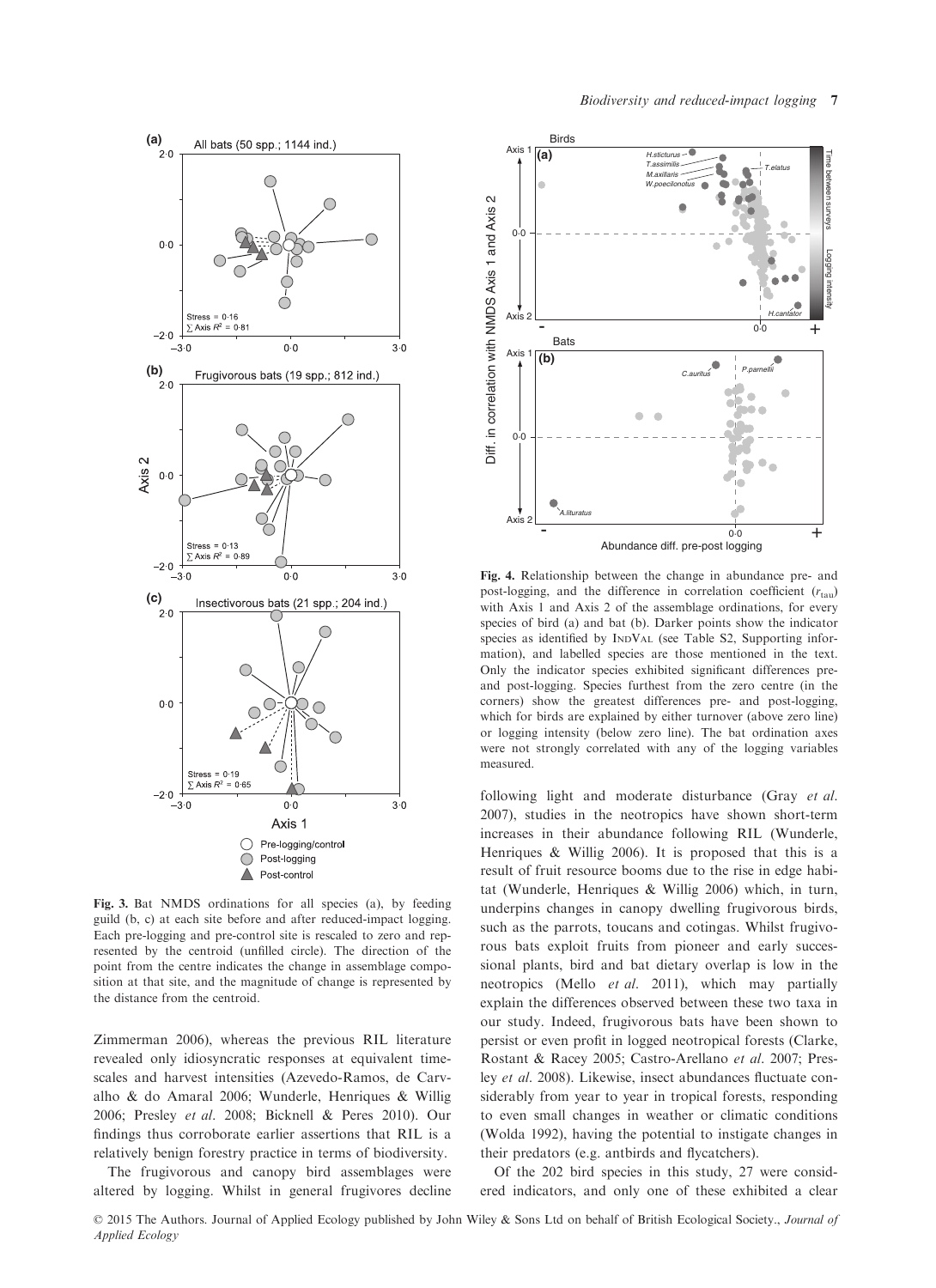logging response. The increase in abundance of *H. cantator* is not surprising given that it is known to be a forest gap specialist (Stouffer & Borges 2001), and has been found to respond positively to disturbance in previous research (Haugaasen, Barlow & Peres 2003). The majority of changes among the bird indicator species were consistent with turnover rather than RIL and driven by canopy dwelling insectivores such as *H. sticturus* and *T. elatus*. Therefore, although the frugivore assemblage responded to RIL, the most marked changes in abundance pre- and post-logging were in fact among individual insectivores.

Three of the 50 bat species in this study were indicators, but none as a result of logging. Frugivorous bats, such as *A. lituratus*, changed with time in much the same way that many of the birds did, with shifts associated with turnover stronger than that caused by RIL. Speciesspecific logging responses among the phyllostomid bats lacked consistency. This is reflected in previous studies, some of which have shown *A. lituratus* to be both more abundant (Castro-Arellano *et al.* 2007) and others less abundant (Presley *et al.* 2008) in RIL forest, suggesting that this species may not be a consistent indicator of logging. In general however, frugivorous neotropical bats respond positively and insectivores negatively to logging (Clarke, Rostant & Racey 2005; Presley *et al.* 2008), and whilst there was some indication of this pattern in our study, the observed differences were mostly not statistically significant. The large mammal species surveyed had near identical abundances pre- and post-logging. This is consistent with previous work that has shown large mammals to persist in lightly disturbed forest, more so than other taxa (Gardner 2010), particularly in the absence of hunting (Meijaard *et al.* 2005).

Our study is one of a number based on research conducted in Iwokrama Forest, all focussed on ascertaining the impacts of RIL on biodiversity. These studies comprise a broad range of taxa (representing >400 species) and research methods, and because they are conducted under the same context, they provide a unique opportunity to disaggregate the effects of study design, circumstantial differences and site-specific sensitivity. In Iwokrama Forest, birds, bats, carnivores, ungulates, rodents and primates have all exhibited only limited responses to RIL (this study; Bicknell & Peres 2010; A. Roopsind, T. Caughlin, H. Sambhu, J. Fragoso & F. Putz, unpublished data). In contrast, dung beetles and amphibians are sensitive to RIL (Bicknell *et al.* 2014; M. Hölting *et al.* unpublished data). Although longerterm changes, and those over multiple cutting cycles, cannot yet be considered within Iwokrama, improved forest recovery times under RIL compared with CL (West, Vidal & Putz 2014) suggest that lag effects are likely to be less pronounced. In the only RIL case study with a time series, bird assemblages did not change markedly between 20 and 42 months post-logging (Wunderle, Henriques & Willig 2006). Likewise, possible spillover effects associated

with RIL have also received little attention, even though post-logging immigration is likely where logged areas are adjacent to primary forest, such as in Iwokrama. Nonetheless, best practice forestry always includes areas of concessions left unperturbed, and landscape topography often results in unlogged patches even under CL.

#### IMPLICATIONS FOR BIODIVERSITY CONSERVATION

Due to the importance of vertebrates as seed dispersal mediators, their retention in communities following RIL may explain, in part, why these forestry concessions recover to pre-disturbance ecological dynamics more rapidly than those logged using conventional methods (West, Vidal & Putz 2014). Faster recoveries lead to increased timber yields, and therefore, forest managers should be motivated to ensure that forestry is aligned with biodiversity conservation, although further investigations are needed to affirm the role of vertebrates in timber recovery times.

Without a comprehensive evidence base demonstrating the benefits of RIL, decision-makers have little incentive to drive improvements in forestry practice. In this regard, our findings clearly advocate the use of RIL in production forests, which represent nearly half of the remaining tropical forest biome. With a growing body of evidence highlighting the benign nature of RIL over conventional logging, explicitly incorporating RIL into national codes of practice should be a priority. It is also possible that the evidence presented in our study will help to promote the benefits of timber certification, under which sustainable forest management is a key component. Our study indicates that if production forests world-wide were to utilize RIL, this would represent a sizeable and important addition to the future global conservation estate. However, research in Iwokrama Forest has shown that some particularly sensitive taxonomic groups are still affected by RIL, although this is expected to be less pronounced than under CL. Additionally, management of forestry concessions is equally important to logging techniques. With the increased access created by logging concessions in previously undisturbed forest, a cascading combination of much more high-impact disturbance often follows (Gaveau *et al.* 2013), eventually resulting in the conversion of otherwise high-value forests (Laurance & Edwards 2014). Therefore, certification standards that include both RIL and sustainable management are likely to be fundamental to the long-term sustainability of tropical production forests, and governments and their forestry authorities must see timber as a long-term crop that is safeguarded between cutting cycles.

#### Acknowledgements

We would like to thank C. Peres for assisting with study design, B. McCune for analytical advice, and F. Putz and an anonymous reviewer for valuable advice on an earlier version of the manuscript. Assistance in the field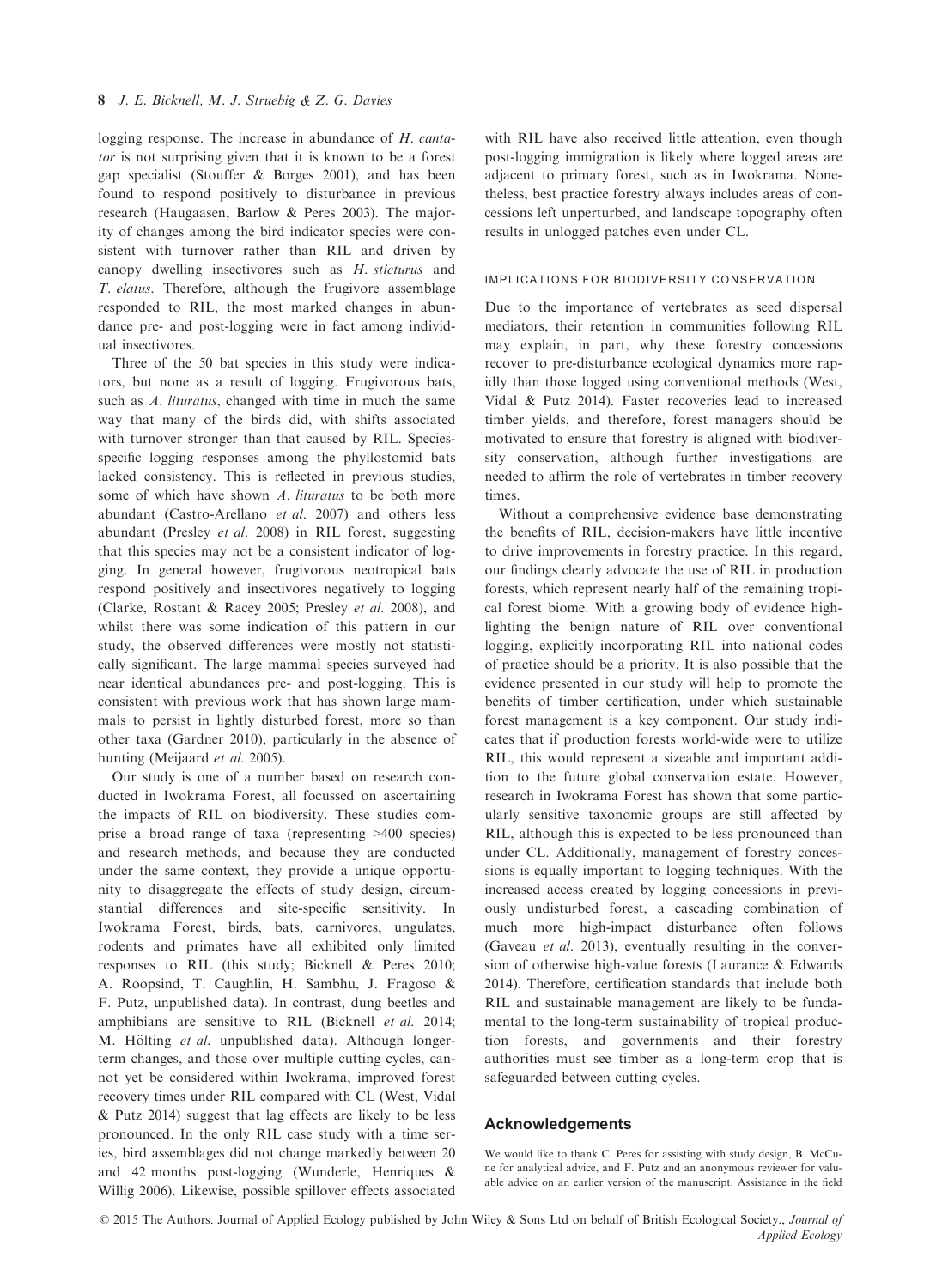was provided by Iwokrama International Centre (IIC) staff, and we are particularly grateful to J. Honorio for conducting the bird point counts. J. Bicknell was supported by a University of Kent 50th Anniversary Scholarship. Fieldwork was funded by the UNDP-Guiana Shield Initiative, WWF Guianas, the Inter-American Development Bank and the IIC. Research permission was granted by the Guyana Environmental Protection Agency, permit number 251111 BR173.

#### Data accessibility

Data available from the Dryad Digital Repository: [http://dx.doi.](http://dx.doi.org/10.5061/dryad.36vq2) [org/10.5061/dryad.36vq2](http://dx.doi.org/10.5061/dryad.36vq2) (Bicknell, Struebig & Davies 2015).

#### References

- Azevedo-Ramos, C., de Carvalho, O. & do Amaral, B.D. (2006) Short-term effects of reduced-impact logging on eastern Amazon fauna. *Forest Ecology and Management*, 232, 26–35.
- Barlow, J., Peres, C.A., Henriques, L.M.P., Stouffer, P.C. & Wunderle, J.M. (2006) The responses of understorey birds to forest fragmentation, logging and wildfires: an Amazonian synthesis. *Biological Conservation*, 128, 182–192.
- Beaudrot, L., Reimánek, M. & Marshall, A.J. (2013) Dispersal modes affect tropical forest assembly across trophic levels. *Ecography*, 36, 984– 993.
- Bicknell, J. & Peres, C.A. (2010) Vertebrate population responses to reduced-impact logging in a neotropical forest. *Forest Ecology and Management*, 259, 2267–2275.
- Bicknell, J.E., Struebig, M.J. & Davies, Z.G. (2015) Data from: Reconciling timber extraction with biodiversity conservation in tropical forests using Reduced-Impact Logging. *Dryad Digital Repository*, [http://](http://dx.doi.org/10.5061/dryad.36vq2) [dx.doi.org/10.5061/dryad.36vq2](http://dx.doi.org/10.5061/dryad.36vq2)
- Bicknell, J.E., Phelps, S.P., Davies, R.G., Mann, D.J., Struebig, M.J. & Davies, Z.G. (2014) Dung beetles as indicators for rapid impact assessments: evaluating best practice forestry in the neotropics. *Ecological Indicators*, 43, 154–161.
- Blaser, J., Sarre, A., Poore, D. & Johnson, S. (2011) *Status of Tropical Forest Management 2011*. *ITTO Technical Series No 38*. International Tropical Timber Organization, Yokohama, Japan.
- Buckland, S.T., Anderson, D.R., Burnham, K.P., Laake, J.L., Borchers, D.L. & Thomas, L. (2001) *Introduction to Distance Sampling: Estimating Abundance of Biological Populations*. Oxford University Press, Oxford.
- Castro-Arellano, I., Presleya, S.J., Saldanha, L.N., Willig, M.R. & Wunderle, J.M. (2007) Effects of reduced impact logging on bat biodiversity in terra firme forest of lowland Amazonia. *Biological Conservation*, 138, 269–285.
- Clarke, F.M., Rostant, L.V. & Racey, P.A. (2005) Life after logging: postlogging recovery of a neotropical bat community. *Journal of Applied Ecology*, 42, 409–420.
- Cramer, J.M., Mesquita, R.C.G. & Williamson, G.B. (2007) Forest fragmentation differentially affects seed dispersal of large and small-seeded tropical trees. *Biological Conservation*, 137, 415–423.
- Dufrêne, M. & Legendre, P. (1997) Species assemblages and indicator species: the need for a flexible asymmetrical approach. *Ecological Monographs*, 67, 345–366.
- Edwards, D.P., Woodcock, P., Edwards, F.A., Larsen, T.H., Hsu, W.W., Benedick, S. & Wilcove, D.S. (2012) Reduced-impact logging and biodiversity conservation: a case study from Borneo. *Ecological Applications*, 22, 561–571.
- Edwards, D.P., Tobias, J.A., Sheil, D., Meijaard, E. & Laurance, W.G. (2014a) Maintaining ecosystem function and services in logged tropical forests. *Trends in Ecology & Evolution*, 29, 511–520.
- Edwards, D.P., Gilroy, J.J., Woodcock, P., Edwards, F.A., Larsen, T.H., Andrews, D.J.R. *et al.* (2014b) Land-sharing versus land-sparing logging: reconciling timber extraction with biodiversity conservation. *Global Change Biology*, 20, 183–191.
- FAO (2010) *Global Forest Resources Assessment 2010*, *FAO Forestry Paper 163*. Food and Agriculture Organization, Rome.
- Fimbel, R.A., Grajal, A. & Robinson, J.G. (2001) *The Cutting Edge: Conserving Wildlife in Logged Tropical Forests*. Columbia University Press, New York.
- Gardner, T.A. (2010) *Monitoring Forest Biodiversity: Improving Conservation Through Ecologically-Responsible Management*. Earthscan, London.
- Gaveau, D.L.A., Kshatriya, M., Sheil, D., Sloan, S., Molidena, E., Wijaya, A. *et al.* (2013) Reconciling forest conservation and logging in Indonesian Borneo. *PLoS ONE*, 8, e69887.
- Gibson, L., Lee, T.M., Koh, L.P., Brook, B.W., Gardner, T.A., Barlow, J. *et al.* (2011) Primary forests are irreplaceable for sustaining tropical biodiversity. *Nature*, 478, 378–381.
- Gray, M.A., Baldauf, S.L., Mayhew, P.J. & Hill, J.K. (2007) The response of avian feeding guilds to tropical forest disturbance. *Conservation Biology*, 21, 133–141.
- Griscom, B., Ellis, P. & Putz, F.E. (2014) Carbon emissions performance of commercial logging in East Kalimantan, Indonesia. *Global Change Biology*, 20, 923–937.
- Haugaasen, T., Barlow, J. & Peres, C.A. (2003) Effects of surface fires on understorey insectivorous birds and terrestrial arthropods in central Brazilian Amazonia. *Animal Conservation*, 6, 299–306.
- Hill, J.K. & Hamer, K.C. (2004) Determining impacts of habitat modification on diversity of tropical forest fauna: the importance of spatial scale. *Journal of Applied Ecology*, 41, 744–754.
- Laufer, J., Michalski, F. & Peres, C.A. (2013) Assessing sampling biases in logging impact studies in tropical forests. *Tropical Conservation Science*, 6, 16–34.
- Laurance, W.F. & Edwards, D.P. (2014) Saving logged tropical forests. *Frontiers in Ecology and the Environment*, 12, 147–147.
- Lindenmayer, D.B. (1999) Future directions for biodiversity conservation in managed forests: indicator species, impact studies and monitoring programs. *Forest Ecology and Management*, 115, 277–287.
- Maas, B., Clough, Y. & Tscharntke, T. (2013) Bats and birds increase crop yield in tropical agroforestry landscapes. *Ecology Letters*, 16, 1480–1487.
- Mason, D. (1996) Responses of Venezuelan understory birds to selective logging, enrichment strips, and vine cutting. *Biotropica*, 28, 296–309.
- McCune, B. & Grace, J.B. (2002) *Analysis of Ecological Communities*. MJM Software Design, Oregon.
- McCune, B. & Mefford, M.J. (2011) PC-ORD. Multivariate analysis of ecological data. Version 6.07.
- Meijaard, E., Sheil, D., Nasi, R., Augeri, D., Rosenbaum, B., Iskandar, D. *et al.* (2005) *Life After Logging: Reconciling Wildlife Conservation and Production Forestry in Indonesian Borneo*. CIFOR, Jakarta, Indonesia.
- Mello, M.A.R., Marquitti, F.M.D., Guimaraes, P.R., Kalko, E.K.V., Jordano, P. & de Aguiar, M.A.M. (2011) The modularity of seed dispersal: differences in structure and robustness between bat- and bird-fruit networks. *Oecologia*, 167, 131–140.
- Miller, S.D., Goulden, M.L., Hutyra, L.R., Keller, M., Saleska, S.R., Wofsy, S.C., Silva Figueira, A.M., da Rocha, H.R. & de Camargo, P.B. (2011) Reduced impact logging minimally alters tropical rainforest carbon and energy exchange. *Proceedings of the National Academy of Sciences of the United States of America*, 108, 19431–19435.
- Moran, C., Catterall, C.P. & Kanowski, J. (2009) Reduced dispersal of native plant species as a consequence of the reduced abundance of frugivore species in fragmented rainforest. *Biological Conservation*, 142, 541–552.
- Newbold, T., Scharlemann, J.P.W., Butchart, S.H.M., Sekercioglu, C .H., Alkemade, R., Booth, H. & Purves, D.W. (2013) Ecological traits affect the response of tropical forest bird species to land-use intensity. *Proceedings of the Royal Society B: Biological Sciences*, 280, 20122131.
- Peres, C.A., Gardner, T.A., Barlow, J., Zuanon, J., Michalski, F., Lees, A.C., Vieira, I.C.G., Moreira, F.M.S. & Feeley, K.J. (2010) Biodiversity conservation in human-modified Amazonian forest landscapes. *Biological Conservation*, 143, 2314–2327.
- Peters, S.L., Malcolm, J.R. & Zimmerman, B.L. (2006) Effects of selective logging on bat communities in the Southeastern Amazon. *Conservation Biology*, 20, 1410–1421.
- Phillips, O.L., Baker, T.R., Arroyo, L., Higuchi, N., Killeen, T.J., Laurance, W.F. *et al.* (2004) Pattern and process in Amazon tree turnover, 1976–2001. *Philosophical Transactions of the Royal Society of London Series B-Biological Sciences*, 359, 381–407.
- Pinard, M.A. & Putz, F.E. (1996) Retaining forest biomass by reducing logging damage. *Biotropica*, 28, 278–295.
- Presley, S.J., Willig, M.R., Wunderle, J.M. & Saldanha, L.N. (2008) Effects of reduced-impact logging and forest physiognomy on bat populations of lowland Amazonian forest. *Journal of Applied Ecology*, 45, 14–25.
- Putz, F.E., Zuidema, P.A., Pinard, M.A., Boot, R.G.A., Sayer, J.A., Sheil, D., Sist, P., Elias & Vanclay, J.K. (2008) Improved tropical forest management for carbon retention. *Plos Biology*, 6, 1368–1369.